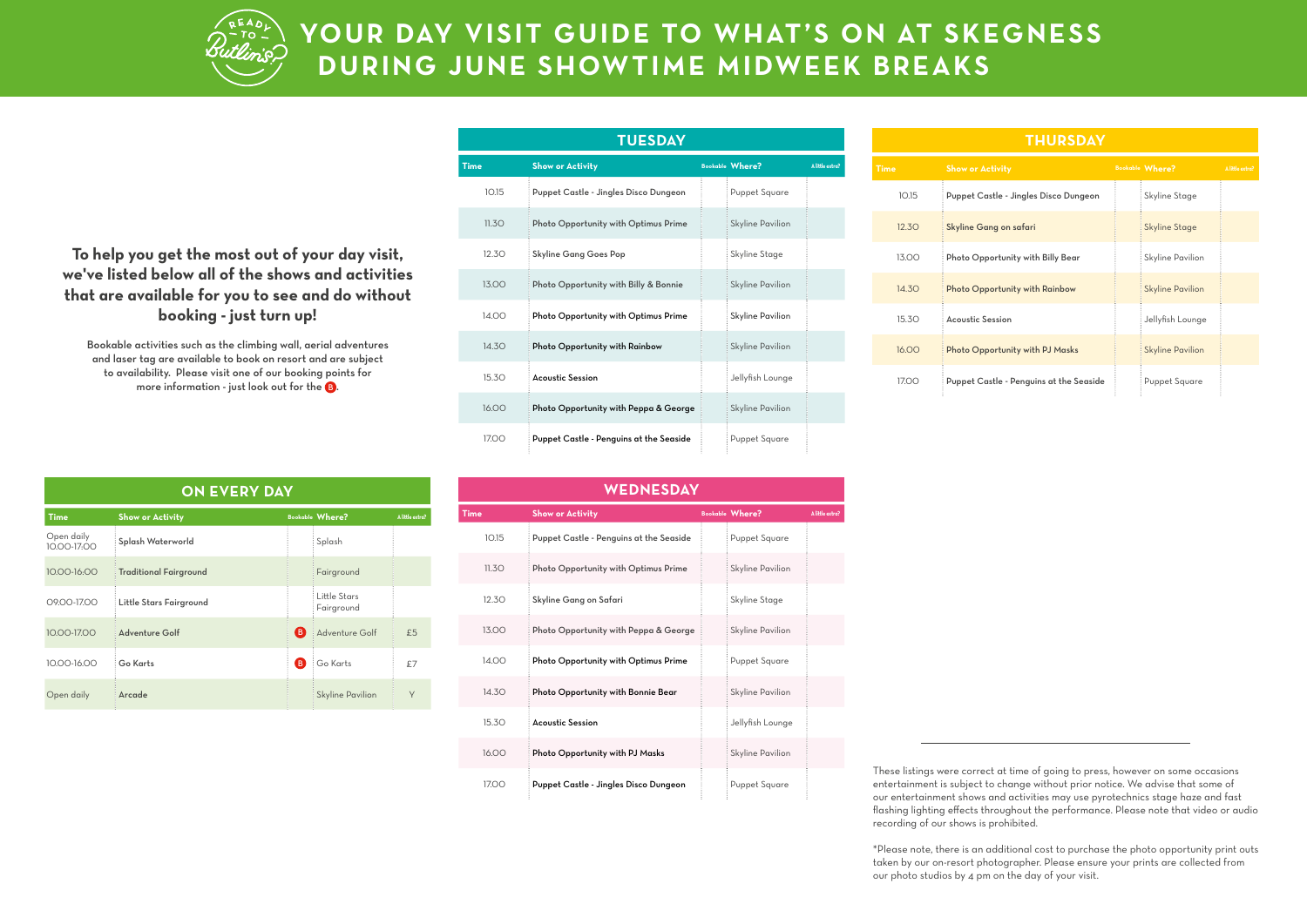

## **YOUR DAY VISIT GUIDE TO WHAT'S ON AT SKEGNESS DURING 14 - 16 JUNE SHOWTIME BREAK**

**To help you get the most out of your day visit, we've listed below all of the shows and activities that are available for you to see and do without booking - just turn up!**

Bookable activities such as the climbing wall, aerial adventures and laser tag are available to book on resort and are subject to availability. Please visit one of our booking points for more information - just look out for the  $\mathbf G$ .

| <b>TUESDAY</b> |                                         |  |                         |                 |
|----------------|-----------------------------------------|--|-------------------------|-----------------|
| <b>Time</b>    | <b>Show or Activity</b>                 |  | <b>Bookable Where?</b>  | A little extra? |
| 10.15          | Puppet Castle - Jingles Disco Dungeon   |  | Puppet Square           |                 |
| 11.3O          | Photo Opportunity with Optimus Prime    |  | <b>Skyline Pavilion</b> |                 |
| 12.3O          | <b>Skyline Gang Goes Pop</b>            |  | Skyline Stage           |                 |
| 13.00          | Photo Opportunity with Skyline Gang     |  | <b>Skyline Pavilion</b> |                 |
| 14.00          | Photo Opportunity with Optimus Prime    |  | Skyline Pavilion        |                 |
| 14.3O          | Photo Opportunity with Rainbow          |  | <b>Skyline Pavilion</b> |                 |
| 15.3O          | <b>Acoustic Session</b>                 |  | Jellyfish Lounge        |                 |
| 16.00          | Photo Opportunity with Peppa & George   |  | <b>Skyline Pavilion</b> |                 |
| 17.00          | Puppet Castle - Penguins at the Seaside |  | Puppet Square           |                 |

| <b>THURSDAY</b> |                                         |  |                         |                 |
|-----------------|-----------------------------------------|--|-------------------------|-----------------|
| <b>Time</b>     | <b>Show or Activity</b>                 |  | <b>Bookable Where?</b>  | A little extra? |
| 10.15           | Puppet Castle - Jingles Disco Dungeon   |  | Skyline Stage           |                 |
| 12.30           | Skyline Gang on Safari                  |  | <b>Skyline Stage</b>    |                 |
| 13.00           | Photo Opportunity with Billy Bear       |  | Skyline Pavilion        |                 |
| 14.30           | Photo Opportunity with Rainbow          |  | <b>Skyline Pavilion</b> |                 |
| 15.3O           | <b>Acoustic Session</b>                 |  | Jellyfish Lounge        |                 |
| 16.00           | Photo Opportunity with PJ Masks         |  | <b>Skyline Pavilion</b> |                 |
| 17.00           | Puppet Castle - Penguins at the Seaside |  | Skyline Pavilion        |                 |

**ON EVERY DAY**

| <b>Time</b>               | <b>Show or Activity</b>       |    | <b>Bookable Where?</b>     | A little extra? |
|---------------------------|-------------------------------|----|----------------------------|-----------------|
| Open daily<br>10.00-17:00 | Splash Waterworld             |    | Splash                     |                 |
| $10.00 - 16.00$           | <b>Traditional Fairground</b> |    | Fairground                 |                 |
| 09.00-17.00               | Little Stars Fairground       |    | Little Stars<br>Fairground |                 |
| 10.00-17.00               | Adventure Golf                | B. | Adventure Golf             | £5              |
| 10.00-16.00               | Go Karts                      | ΈΒ | Go Karts                   | £7              |
| Open daily                | Arcade                        |    | <b>Skyline Pavilion</b>    | Y               |

| WEDNESDAY |                                         |  |                        |                 |
|-----------|-----------------------------------------|--|------------------------|-----------------|
| Time      | <b>Show or Activity</b>                 |  | <b>Bookable Where?</b> | A little extra? |
| 10.15     | Puppet Castle - Penguins at the Seaside |  | Puppet Square          |                 |
| 11.00     | Photo Opportunity with Optimus Prime    |  | Skyline Pavilion       |                 |
| 12.3O     | Skyline Gang on Safari                  |  | Skyline Stage          |                 |
| 13.00     | Photo Opportunity with Peppa & George   |  | Skyline Pavilion       |                 |
| 14.00     | Photo Opportunity with Optimus Prime    |  | Puppet Square          |                 |
| 14.3O     | Photo Opportunity with Bonnie Bear      |  | Skyline Pavilion       |                 |
| 15.3O     | <b>Acoustic Session</b>                 |  | Jellyfish Lounge       |                 |
| 16.00     | Photo Opportunity with PJ Masks         |  | Skyline Pavilion       |                 |
| 17.00     | Puppet Castle - Jingles Disco Dungeon   |  | Puppet Square          |                 |

These listings were correct at time of going to press, however on some occasions entertainment is subject to change without prior notice. We advise that some of our entertainment shows and activities may use pyrotechnics stage haze and fast flashing lighting effects throughout the performance. Please note that video or audio recording of our shows is prohibited.

\*Please note, there is an additional cost to purchase the photo opportunity print outs taken by our on-resort photographer. Please ensure your prints are collected from our photo studios by 4 pm on the day of your visit.